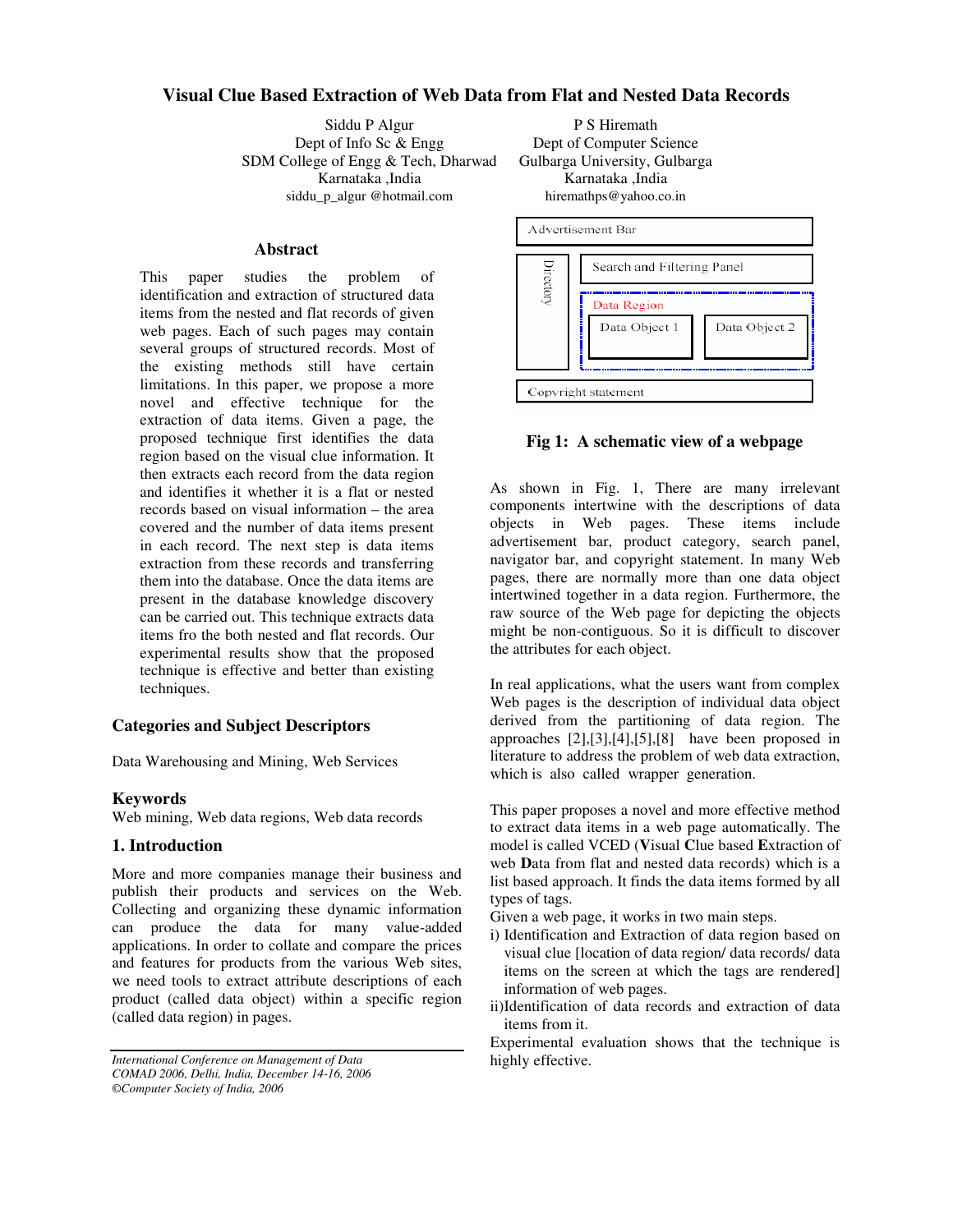#### **2. The Proposed System Model**

The proposed model is called **VCED** which is an extension of VSAP[10] technique, which extracts the data region from a given web page.

The system model of the **VCED** technique is shown in Fig 2. It consists of the following components.

- 1. Extraction of data records
- 2. Identification of data records
- 3. Extraction of data fields



**Fig. 2 System Model**

The output of each component is the input of for the next component

Fig 3 illustrates an example which is a segment of web page that shows flat and nested data records.

**Definition 1:** A *flat data* records is defined as a collection of data items that together represents a single meaningful entity.

i.e., the product having single size, look, price etc.,

**Definition 2:** A *nested data* is defined as one that provides multiple description of the same entity.

i.e., the same type of products but different sizes, looks, prices etc.,

#### **2.1 Extraction of data records**

Extraction of data records is based on visual clues. In the first step of the proposed technique, we determine the height of all the data records. This approach uses the MSHTML parsing and rendering engine that gives the height of each data record. The height of the data

record is obtained from the offsetHeight property of the HTMLObjectElement. Next the average height of the records is calculated. The average height of all the records provides the approximate height of each record The height of each data record is compared with the average height, if the height of the child is greater than or equal to the average height then the data record is extracted.

|                                                                                                                                                                                                                                                                          | <b>CONTYS NU pre-Lance are - AU PACE INFORMATION</b>                                                        |                                                                                                                                                          |                        |                       |
|--------------------------------------------------------------------------------------------------------------------------------------------------------------------------------------------------------------------------------------------------------------------------|-------------------------------------------------------------------------------------------------------------|----------------------------------------------------------------------------------------------------------------------------------------------------------|------------------------|-----------------------|
| Fe Elit Ver 'avoits lois Help                                                                                                                                                                                                                                            |                                                                                                             |                                                                                                                                                          |                        |                       |
|                                                                                                                                                                                                                                                                          |                                                                                                             | 0 12 - 0 - 8 8 10 Part of Davis (1) 1945 10 2 13 8 - 1                                                                                                   |                        |                       |
| abas @Glyplywwith                                                                                                                                                                                                                                                        |                                                                                                             |                                                                                                                                                          |                        | $V = 1002$            |
| @Cooking.com<br><b>ROM</b>                                                                                                                                                                                                                                               | PROJEVAJES GIFIDEAS WODIAG REGIEV                                                                           | 100% so slotion guarantee 2<br><b>REIPES MORE</b>                                                                                                        |                        |                       |
| FIEL NEWSETTAS<br>⋥                                                                                                                                                                                                                                                      | Burno Solde   <br><b>Nr</b> Joben                                                                           | <b>Converts</b><br>TOP ERANGE                                                                                                                            | hafa<br>troude         |                       |
| <b>SEARCH</b><br>Keyword or hand<br>O<br><b>Adviced Service</b><br><b>BROWSE</b><br><b>Boavag</b><br>Basse<br>e Cofee & Tea<br><b>Caédods</b><br>Dado Trils<br><b>E</b> Cadovage                                                                                         | <b>B</b> lew time<br>Viw Oily:<br>C-ramic Canisters<br><b>Edit Strau Jan file</b><br>12.5x, Goran Jac Due B | CeramicCaniders, Ryab Lassou                                                                                                                             | \$356 TM<br><b>都久面</b> | Nested Data<br>Record |
| - Calen<br><b>Funishing</b><br><b>Eld Bishts 2586</b><br>E Gumetfood<br><b>I</b> Hane Kepine<br>LigeAplaneswir<br>· Custon Lying<br>Small Automas<br>Storage 3<br>Coarization<br>: Tilleuse<br><b><i><u>Creenere</u></i></b><br><b>Flateran</b><br><u>Vacum Cleaners</u> | Blenders - Accessintes                                                                                      | Lienier: Ausselis In Kikhenkid<br>Dict: Bir Blinder Fedationed Gassular Instituted<br>Clenien - Amesodes In Wathy<br>Oko Relatement In Assembly ###### Q | \$696 000<br>税税量       | Flat Data<br>Records  |

### **Fig. 3 An example of Flat and Nested data records**

The procedure Extract Data Record, extracts the flat and nested records from given data region. It is as follows.



**Fig. 4 Filtered data region**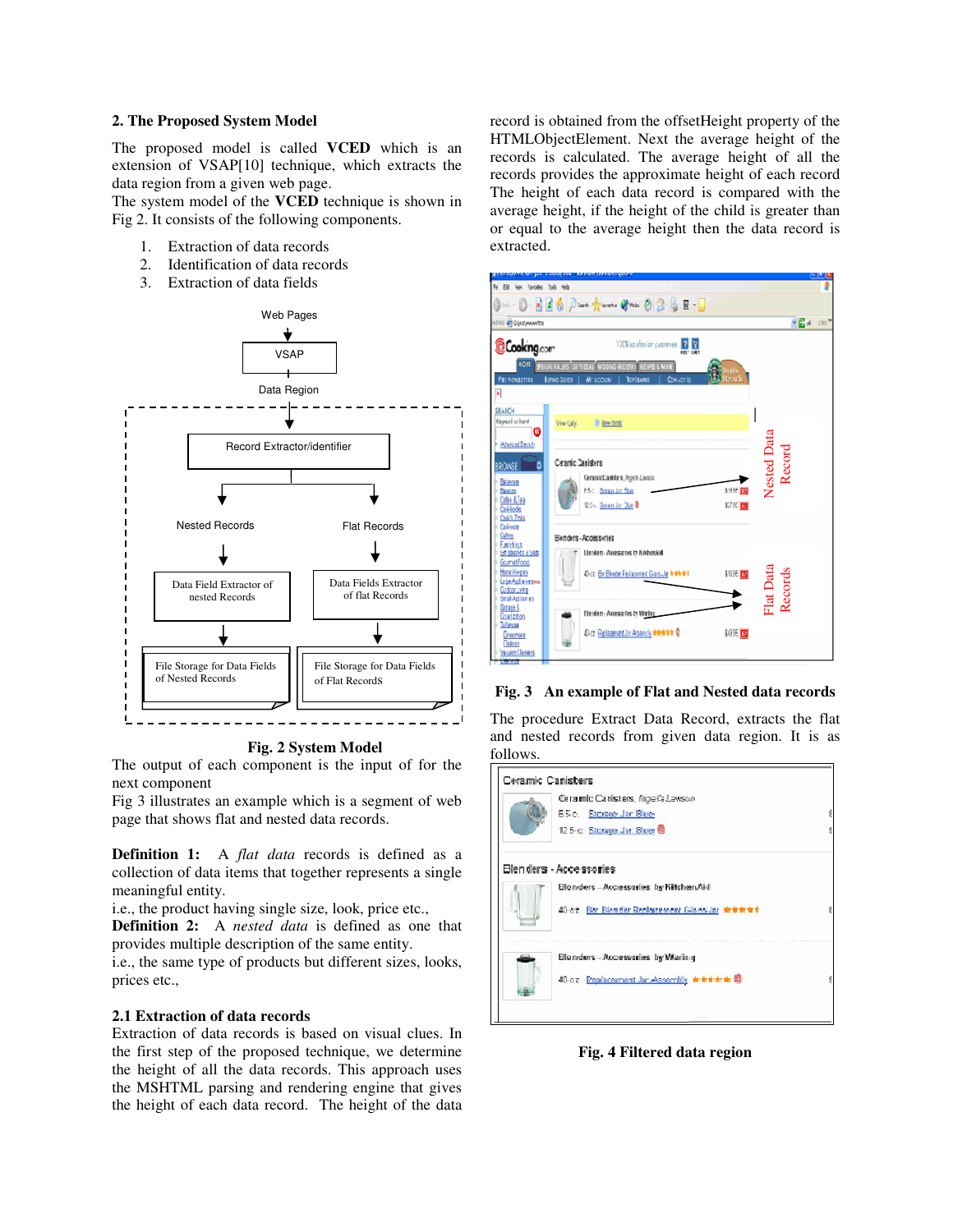```
Procedure ExtractDataRecord(dataRegion)
{
   THeight=0
     For each child of dataRegion
       BEGIN
          THeight += height of the bounding
                      rectangle of child
       END
        AHeight = THeight/no of children of
                  dataRegion
     For each child of dataRegion
       BEGIN
          If height of child's bounding rectangle >
          AHeight
         BEGIN
           dataRecord=child
         END
       END
```

```
}
```
Fig. 5 shows extracted data records from the data region of Fig.4.



40-02. Eta Elandiar Replacement Glass Jar 会会会会计



## **Fig .5 Extracted data records 2.2 Identification of data records**

Identification of data records as flat or nested is essential in order to simplify the task of extracting the data items, which is very much needed for various applications as mentioned.

This technique determines the data fields for each data record within the data region based on the tags. Various tags such as <TD>, <TR>, <A>, <IMG>, represent the data fields. By counting these tags as they are encountered the number of fields is obtained. The flat record gives description of a single entity whereas the nested data record gives multiple description of a single entity, so the data fields in flat records are less as compared to that of nested records. Experimental observations have proved that the number of fields in

the nested data records is approximately minimum of 40% more than that of the flat records. The number of fields in the first record is compared with the number of fields in the next record. If the number of fields is more than 40% then it is a nested record else it is a flat record. Suppose a condition is encountered where the number of fields is equal then determining whether the record is flat or nested becomes ambiguous. In order to overcome this problem the record is compared with the third record and so on till the condition is sufficed.

The procedure identify nested data record, identifies whether the record is flat or nested based on the number of data items present in the data record.

**Procedure** IdentifyNestedData(dataRecord[I],

| $dataRecord[I+1])$                                               |
|------------------------------------------------------------------|
| $noofField[I]=0$                                                 |
| For I 1 to no of records                                         |
| <b>BEGIN</b>                                                     |
| noofFields $[I]$ =noofFields $[I]$ +noofFields in the            |
| record <sup>[1]</sup>                                            |
| <b>END</b>                                                       |
| DO                                                               |
| For I 1 to no of records                                         |
| <b>BEGIN</b>                                                     |
| For dataRecord [I], dataRecord[I+1]                              |
| IF the no of fields in the $[I+1]$ <sup>th</sup> record $>=$ 40% |
| of the no of fields in the $[I]$ <sup>th</sup> record            |
| The $[I+1]$ <sup>th</sup> record is a nested data record         |
| <b>ELSE</b>                                                      |
| The $[I]$ <sup>th</sup> record is a nested data record           |
| <b>END</b>                                                       |
| WHILE (EOF)                                                      |
|                                                                  |

In Fig. 6a and Fig. 6b shows the identified nested and flat data records. In Fig.6a the number of data fields is 12 and in Fig.6b the number of data fields is 7. The number of data fields in Fig 6a is 58.3% more than the number of data fields in Fig 6b. From this observation it is clear that 6a is nested data record and 6b is flat data record.

| <b>Ceramic Canisters</b> |                                   |         |  |  |
|--------------------------|-----------------------------------|---------|--|--|
|                          | Ceramic Canisters, Nigella Lawson |         |  |  |
|                          | 6.5-c. Storage Jar: Blue          | \$19.95 |  |  |
|                          | 12.5-c. Storage Jar. Blue         | \$27.95 |  |  |
|                          |                                   |         |  |  |

**Fig 6a: Identified nested data record No. of data fields = 12**

}



**Fig 6b: Identified flat data record No. of data fields = 7**